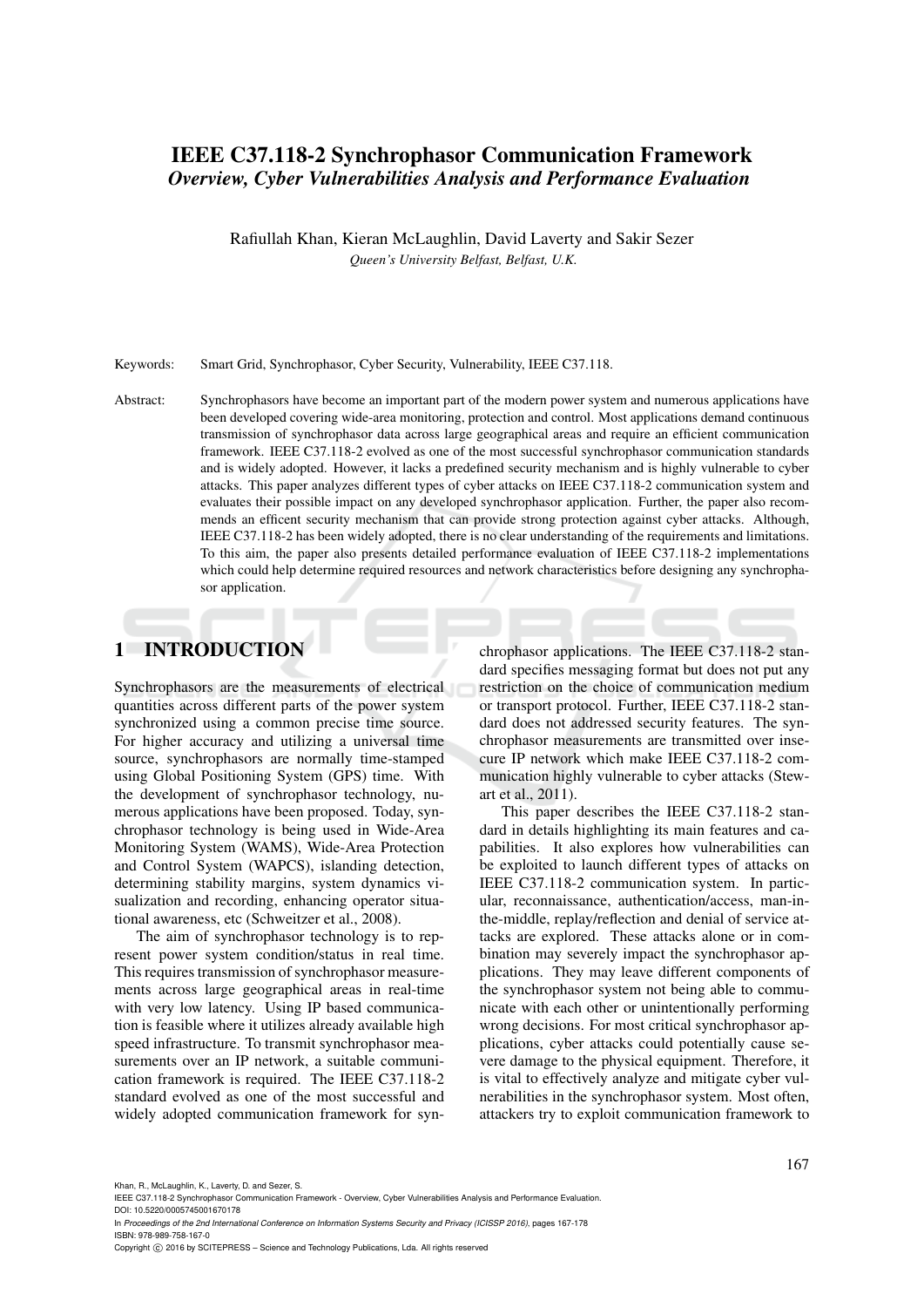launch attacks. To protect IEEE C37.118-2 communication framework against attacks, this paper recommends an effective security mechanism where security policy and keying material periodically change. Such refreshment of security credentials prevent attacker never being able to discover a valid secret key. Even if an attacker somehow discovers secret key through analyzing captured packets, it will no longer remain valid. In short, the main contributions of this paper include:

- 1. Analysis of vulnerabilities in IEEE C37.118-2 standard through different cyber attacks and their impact on the synchrophasor application.
- 2. Recommendation of an efficient security mechanism integrated in IEEE C37.118-2 standard and evaluation of its effectiveness.
- 3. Detailed performance evaluation of IEEE C37.118-2 standard to analyze requirements and limitations in a practical environment.

The rest of the paper is organized as follows: Section 2 addresses related work. Section 3 describes a generic synchrophasor system and its basic building blocks. Section 4 describes IEEE C37.118-2 standard, different types of defined messages, and communication modes and protocols. Section 5 analyzes cyber vulnerabilities in IEEE C37.118-2 standard and recommends a suitable security mechanism by addressing its unique features. Section 6 presents detailed performance evaluation of IEEE C37.118-2 implementations. Finally, Section 7 concludes the paper.

## 2 RELATED WORK

Synchrophasor technology got increasing popularity since its development. Its applications quickly progressed from simple data visualization and archiving or postmortem analysis to several real-time protection, monitoring and control applications. This is due to the capability of synchrophasors representing power system condition in real time and taking prompt control actions. The authors in (Schweitzer et al., 2008) described several advanced real-time synchrophasor applications developed over time. Several efforts were put to develop a suitable communication standard for synchrophasors. IEEE C37.118-2 evolved probably as the first most successful communication standard. It was originally based on IEEE 1344 standard and its evolution is explained in (Martin et al., 2008). The authors have also highlighted key differences between old and new versions and introduced several applications for IEEE C37.118-2 standard.

Since, most synchrophasor applications involve transmission of data across large geographic areas using non-reliable and insecure IP network, analysis of potential cyber vulnerabilities and threats drawn more and more research attention (Allgood et al., 2011). It is worth to mention that IEEE C37.118-2 standard does not include any security feature and making applications highly vulnerable to cyber attacks. Although cyber security research in general is not new, still implementation of experimental tools or strategies to effectively mitigate vulnerabilities for synchrophasor system is quite limited.

Authors in (Stewart et al., 2011) presented best practice techniques (such as firewall, Virtual Private Network (VPN)) and verified by experiments to overcome cyber vulnerabilities. Their main focus was to ensure information security between substation and control center. However, security within the substation LAN or within the control center LAN has negligible considerations. Authors in (Morris et al., 2011) evaluated the resilience of Phasor Measurement Units (PMUs) against denial of service attacks using IEEE C37.118. They flooded PMU with ARP request packets, IPv4 packets and PPPoE packets and monitored its unresponsiveness. Further, the authors evaluated resilience against malformed packets through protocol mutation tests. Several other efforts also tried to protect synchrophasor network against cyber attacks (Sikdar and Chow, 2011).

Along with information security, several research efforts also focused on ensuring PMU and Phasor Data Concentrator (PDC) security (D'Antonio et al., 2011). A further work analyzing PMUs vulnerabilities using IEEE C37.118 protocol was performed by (Coppolino et al., 2014). Synchrophasor applications require high time synchronization which is normally achieved through GPS. GPS spoofing may leave severe impact on any synchrophasor application. This is analyzed by authors in (Shepard et al., 2012) that GPS spoofing can cause intentional tripping of power generators and may even cause physical damage to equipment. A further work analyzing detection of GPS spoofing attacks is presented in (Yu et al., 2014).

In short, cyber vulnerabilities analysis is a hot research topic and numerous research articles are available in literature. There are also number of available surveys analyzing cyber threats relevant to smart grid in general, PMU network, and/or synchrophasor applications (Boyer and McBride, 2009), (Baumeister, 2010), (Yan et al., 2012), (Zargar et al., 2013), (Beasley et al., 2014).

Most of the research in literature addresses cyber vulnerabilities for power system in general with few have little focus on synchrophasors network. No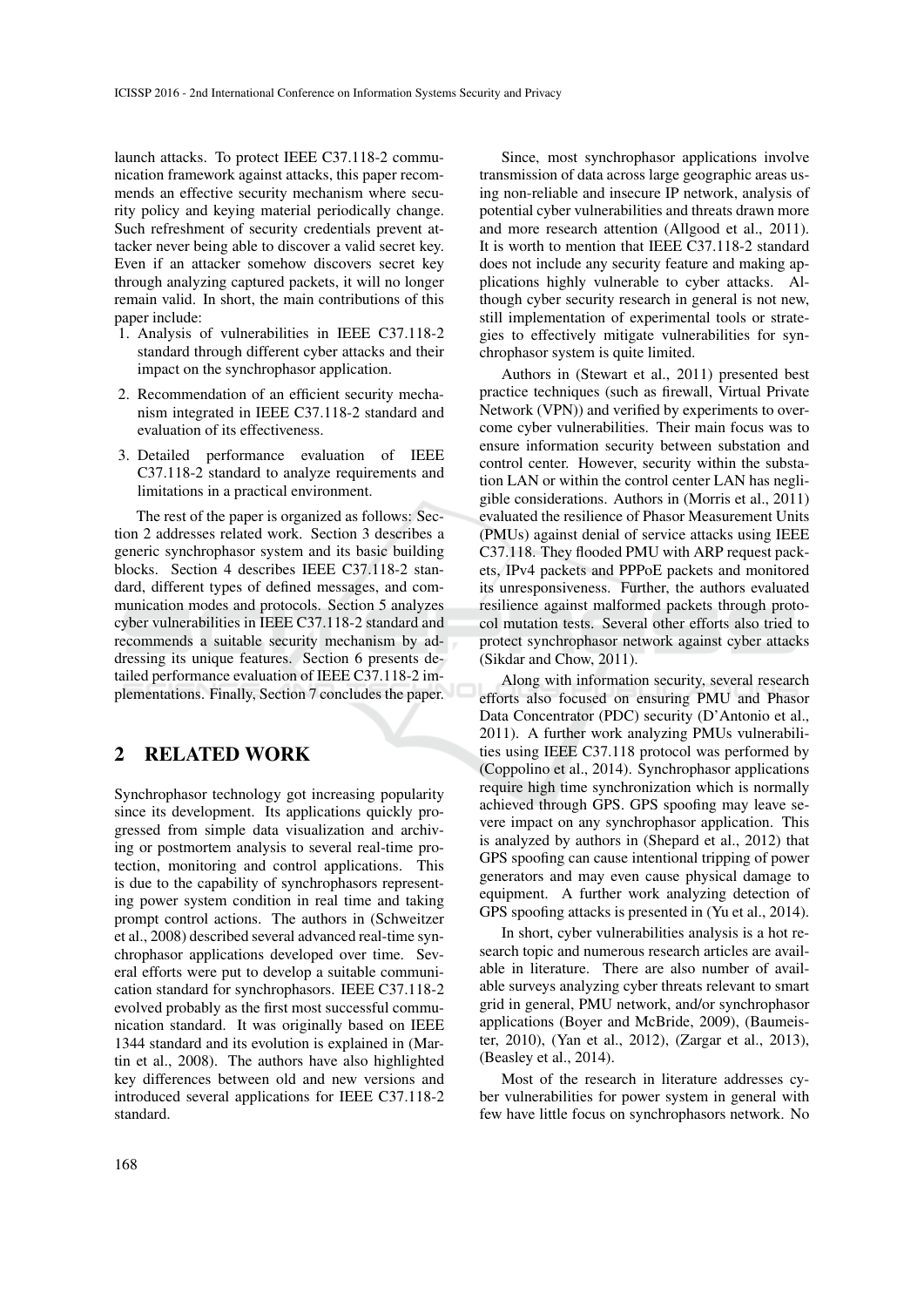much work is available on analyzing cyber vulnerabilities in IEEE C37.118-2 communication standard. This paper analyzes cyber vulnerabilities in IEEE C37.118-2 standard and evaluates possible impact on the synchrophasor application. Further, this paper also recommends a security mechanism to be used with IEEE C37.118-2 standard to achieve protection against different cyber attacks. Although IEEE C37.118-2 standard is being widely used, its requirements and limitations in practical environment have never been addressed. To this aim, this paper also presents detailed performance evaluation of IEEE C37.118-2 standard.

# 3 OVERVIEW OF SYNCHROPHASOR MEASUREMENT SYSTEM

A synchrophasor system consists of several basic building blocks including GPS receivers, PMUs, PDCs, communication network and equipment and visualization, monitoring or control software as shown in Fig. 1. A PMU is the device that performs measurements of synchrophasor data which represent electrical quantities for current/voltage waveform at a given time instant. The measurements performed by PMU are normally time stamped to a common and highly precise time source often GPS. Thus, PMU devices are normally equipped with a GPS antenna. The PMU can be a standalone device with dedicated functionality or it may co-exist on a multi-functional device. There are two possible modes of operations of PMU; commanded and spontaneous. In commanded mode, PMU establishes bi-directional communication with its peer (local or remote PDC or application). The peer can send commands to PMU to control its operations (e.g., stop/start or control synchrophasors transmission). The communication between PMU and its peer is normally private unicast in commanded mode. In spontaneous mode, PMU operations cannot be controlled by its peer. The communication is uni-directional (from PMU to its peer) and PMU is not able to receive any commands. The communication between PMU and its peers is normally multicast in spontaneous mode of operation.

Another important element in a synchrophasor system is PDC. PDC is a device which receives synchrophasor data from more than 1 PMU and aggregates and transmits as one output stream. A PDC may be receiving data from multiple PMUs (i.e., substation PDC in Fig. 1) or multiple PDCs (i.e., Control Center PDC in Fig. 1).



Figure 1: Generic synchrophasor communication system.

As illustrated in Fig. 1, the control center may be receiving data from more than one substation and handover to respective application. The application may be designed for simply archiving data, performing visualization/monitoring or performing protection and control functionalities. It can be observed in Fig. 1 that the synchrophasor data could be directly provided by PMUs to respective application without needing any PDC. However, such approach will result in a lot of network traffic overhead (analyzed in Section 6) and ambiguity for control application in interpreting data from each PMU. Thus, the substation PDC makes the transmission much more efficient by sending out only one stream of data instead of multiple streams.

As depicted in Fig. 1, synchrophasor measurements are transmitted in real-time over insecure public Internet. Thus, a suitable communication protocol is required that can ensure security as well as low transmission latency. IEEE C37.118-2 is most wide used communication framework for synchrophasor applications. Although it lacks security features and is vulnerable to cyber attacks. Section 4 analyzes importance of security and presents a suitable security mechanism for IEEE C37.118-2 standard.

# 4 IEEE C37.118-2 COMMUNICATION STANDARD

Synchrophasor applications demand real-time transmission of messages with very low latency. This section briefly addresses the IEEE C37.118-2 standard, which evolved as one of the most suitable and well tested standard for the transmission of synchrophasor measurements. IEEE C37.118-2 standard effectively addresses synchrophasor requirements, presents suitable format and structure for messages and ensures to keep communication overhead to the minimum possible level.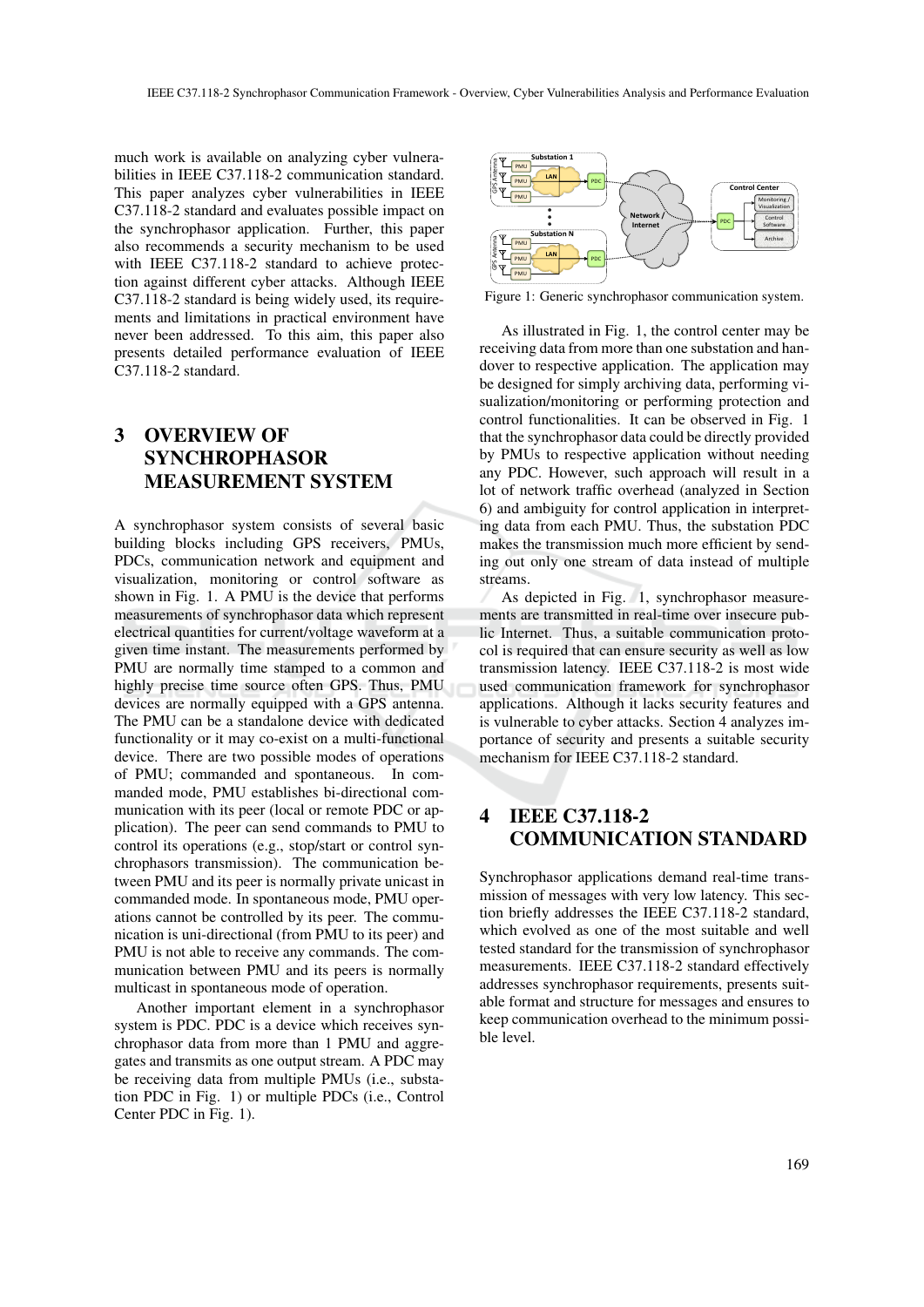### 4.1 Overview

With the development of synchrophasor technology and its need for transmission over wide area networks, IEEE established a working group to develop a suitable communication standard. The working group developed IEEE 1344 in 1995, the first standard for transmission of synchrophasor measurements in real-time. IEEE 1344 addresses data formats, structures and time synchronization of data from multiple sources. However, it does not address measurement accuracy, support for transmission hierarchy, hardware and software requirements, process for calculating synchrophasors, security mechanism and transport protocol. These considerations are left to the users based on their needs and application requirements.

In 2005, IEEE 1344 was replaced by an improved IEEE C37.118 standard which overcomes the limitations of the previous standard and focuses on the requirements for future power systems. The most obvious improvements include the introduction of methods for evaluating measurement performance, accounting measurements from multiple PMUs and a more complete messaging system. It introduced Total Vector Error (TVE) criterion to check if the measurements are compliant with the standard. It mainly shifted focus from the measurement method to the measurement results. Thus, any algorithm or technique can be used as long as it produces acceptable results. **AND** -10

The IEEE C37.118 standard was limited to address accuracy requirements only for steady state conditions. Over time, the IEEE realized the need to address requirements for synchrophasor measurements also under dynamic conditions. Further, IEEE C37.118 standard combined synchrophasor measurement and communication functions. To overcome the shortcomings and fix some minor errors, IEEE C37.118 split into two parts in 2011, IEEE C37.118- 1 and IEEE C37.118-2. IEEE C37.118-1 addresses requirements for synchrophasor measurements under dynamic conditions which makes it very suitable for most of the applications where the phasor measurements could be severely affected by system noise and disturbances. Whereas, IEEE C37.118-2 addresses only the communication framework and requirements for transmission of synchrophasors. It is worth mentioning that IEEE C37.118-2 is an extended standard with some new features but provides full backward compatibility with original IEEE C37.118. Further, it also does not put any restriction on the choice of communication protocol, communication medium and the mode of communication.

| <b>MSB</b>                                        |  |  |  |  |                                                                |  |  |  |
|---------------------------------------------------|--|--|--|--|----------------------------------------------------------------|--|--|--|
| SYNC                                              |  |  |  |  | FRAMESIZE IDCODE SOC FRACSEC DATA 1DATA 2 .DATA N CHK          |  |  |  |
|                                                   |  |  |  |  |                                                                |  |  |  |
| 2 Bytes                                           |  |  |  |  | 2 Bytes 2 Bytes 4 Bytes 4 Bytes Depending on Data Size 2 Bytes |  |  |  |
| Figure 2: IEEE C37.118-2 standard message format. |  |  |  |  |                                                                |  |  |  |

## 4.2 Message Format and Types

IEEE C37.118-2 specified a standard format for different types of the messages as depicted in Fig. 2. Each message begins with identification and synchronization word (SYNC), followed by FRAMESIZE (total Bytes inside message), IDCODE (ID of the synchrophasor data source), SOC (Second Of Century count since epoch midnight 01.01.1970), FRAC-SEC (FRACtion of SECond and time quality), DATA (Depends on message type) and CHK (Cyclic Redundancy Check (CRC)). The content and structure of DATA field is different for different types of messages. IEEE C37.118-2 standard described four types of messages: data, configuration, command and header. Header message carries descriptive information in human readable format while all other types of messages are in machine readable format. Command messages are sent by the control application to data source (e.g., PMU, PDC) as instructions/orders while data, configuration and header are sent by the data source.

#### 4.2.1 Data Message

Data messages are sent by the data source which include real-time measurements of synchrophasors. The sending device can be a PMU (containing single block of data) or PDC (containing multiple blocks of data). Each block of data contains a complete structure according to IEEE C37.118-2 (phasors in polar or rectangular format, analog and digital values, frequency deviation, rate of change of frequency etc). In the case of a PDC, data from multiple PMUs is correlated to a particular time stamp and transmitted in a single message.

#### 4.2.2 Configuration Message

Configuration messages contain information and processing parameters (calibration factors, meta data, data types, etc) for a synchrophasor data stream. It basically provides necessary information to the receiver on how to decode data messages. IEEE C37.118-2 standard identified three types of configuration messages: CFG-1, CFG-2 and CFG-3. CFG-1 and CFG-2 were also present in the first IEEE C37.118 standard published in 2005. CFG-1 represents data source (PMU, PDC) capabilities and the data it will be reporting. CFG-2 represents measurements currently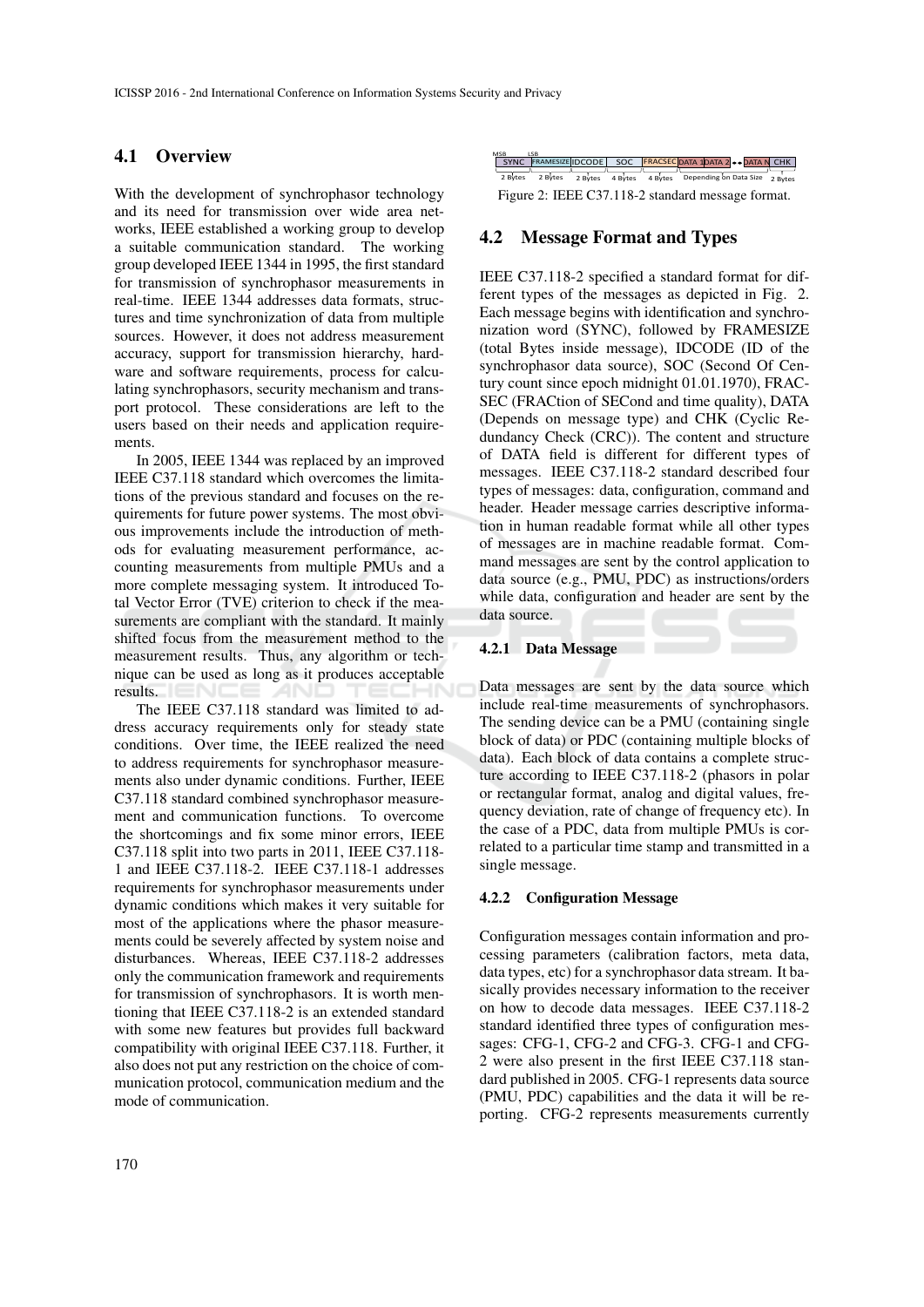being transmitted in data messages. CFG-3 is similar to CFG-1 and CFG-2 but includes added information and flexible framing.

#### 4.2.3 Header Message

Header messages carry human readable descriptive information about the data source, scaling algorithms, filtering etc. It does not have a special format for the DATA field (in Fig. 2) but carries information in ASCII format.

#### 4.2.4 Command Message

Command messages are orders received by a data source device. These orders include but are not limited to: start and stop transmission of data messages, send header message, send CFG-1, CFG-2 or CFG-3 configuration message etc.



Figure 3: Generic IEEE C37.118-2 communication scenario for data source operating in commanded mode.

Fig. 3 depicts a generic communication scenario when the data source operates in commanded mode. For simplicity header message is not shown which may be requested by control application/controller using command message. Upon receiving request, data source sends a header message to the controller. When a data source operates in spontaneous mode (cannot receive commands), then communication should only contain data and configuration messages. A data source will ensure to send configuration messages whenever necessary to enable the receiver to correctly decode data messages.

## 4.3 Communication Modes and Protocols

IEEE C37.118-2 only specifies different types of messages and their structure, format and content. It does not put any restriction on communication mode or choice of transport protocol. Most industrial implementations targeted either RS232 serial or IP based

network communication depending on the application. The possible communication modes include: client-server/unicast (one device sends data which is received by one other device), multicast (one device sends data which is received by a group of device) and broadcast (one device sends data which is received by all available device in the network). The freedom on the choice of transport protocol leads to several combination: (i) TCP for all types of messages, (ii) UDP for all types of messages, and (iii) data messages on UDP while all other messages on TCP. Each combination will have its own pros and cons which we will try to analyze in Section 6.

# 5 SECURITY ANALYSIS & RECOMMENDATIONS

IEEE C37.118-2 does not specify any kind of cryptographic signature. Thus, packets are vulnerable to spoofing, being modified in the network during transmission or being transmitted by un-authorized peers. This section first analyzes how vulnerabilities in IEEE C37.118-2 based communication system could be exploited in the form of different possible attacks. To overcome the vulnerabilities, a security mechanism based on Group Domain of Interpretation (GDOI) is recommended that could be efficiently integrated in IEEE C37.118-2 communication systems (Weis et al., 2011). Finally, this section also analyzes the effectiveness of the recommended security system.

## 5.1 Cyber Vulnerabilities Analysis

Cyber vulnerabilities in IEEE C37.118-2 could be exploited by unauthorized entities/attackers to extract, modify or insert messages in the network. With the knowledge of vulnerabilities, different types of attacks could be launched which may impair the communication and cause physical damage to the synchrophasor system. The attacks described here are based on the generic synchrophasor system depicted in Fig. 1.

#### 5.1.1 Reconnaissance Attack

In a reconnaissance attack, an adversary first tries to discover vulnerabilities in the network which could be exploited for the actual attack. It is the unauthorized learning process of the network devices or communication system to discover available services, open ports, identify network stack daemons or the operating system, etc. Reconnaissance itself is not normally a harmful action but provides necessary information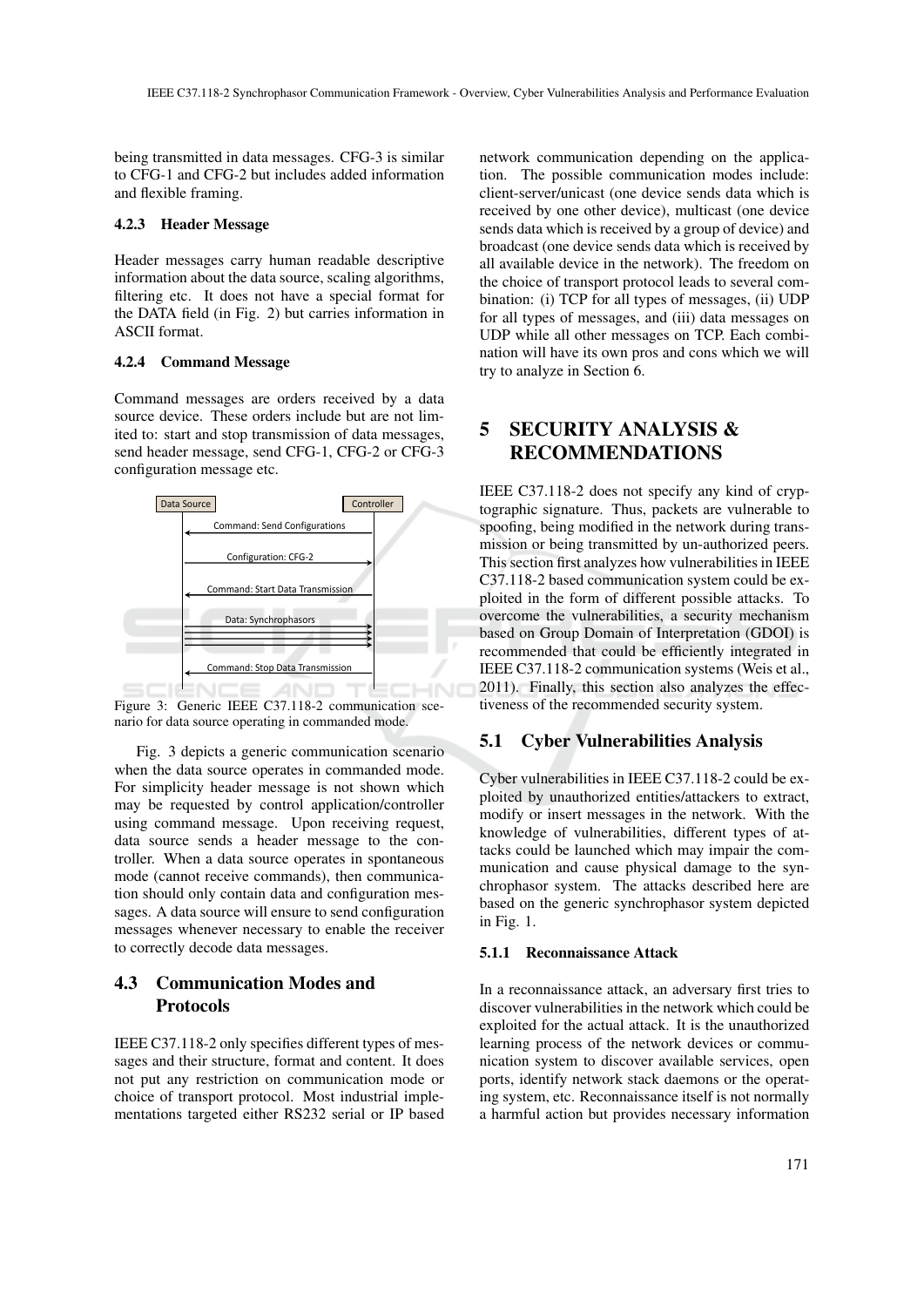for the adversary to plan and launch more severe attacks such as Denial of Service (DoS) attack, access attack etc.

Reconnaissance attack could be launched either on the physical device or on the communication network. The main focus here is the communication network. Through eavesdropping on network traffic of IEEE C37.118-2, attackers could learn about the substation name, names and locations of different physical components (e.g., PMU, breakers) and configurations of the device sending packets. Such information is normally carried by IEEE C37.118- 2 configuration messages. The attacker may be interested in controlling the PMU operations (or the whole substation depending on synchrophasor application) through eavesdropping on command messages. Eavesdropping on data messages will enable an attacker to know the current physical state of the substation. The level of risk through eavesdropping on header messages might be low or high depending on the synchrophasor application. In short, eavesdropping on different types of IEEE C37.118-2 messages can enable an attacker to launch high impact attacks on the substation.

#### 5.1.2 Authentication/Access Attack

Authentication is an access control mechanism which ensures that only authorized users can get access to a system or resources. It is the process in which credentials provided by the client devices are checked and compared to the information on file/database and access is granted only if the credentials match. Unauthorized access to a device or information is sometimes also referred to as access attack.

IEEE C37.118-2 does not specify any form of authentication between communicating devices. Thus, it is possible that the control application or the PDC interprets messages being received from genuine PMUs but it may not be the case. The messages may be received from non-intended PMUs or from attackers through packet injection or replay attacks.

Not only on the network traffic, access attacks may also take place on the physical device e.g., PMU/PDC or control center. Once attacker has control on the physical device, he can easily alter packets being transmitted or injects packets on its own.

#### 5.1.3 Man In The Middle Attack

In a Man In The Middle (MITM) attack, the attacker impersonates two communicating devices and makes them believe that they are directly communicating with each other. Instead, the attacker lies in the middle and is able to intercept each and every

packet exchanged between the two communicating devices. The MITM attack may also involve connection/session hijacking. The attacker capabilities in a successful MITM attack include hijacking packets, altering or dropping them and injecting new packets.

The MITM attack can target any message type in an IEEE C37.118-2 synchrophasor communication system. However, its impact could be much more severe on command, configuration and data messages compared to header messages. Targeting configuration messages will enable an attacker to severely disrupt the synchrophasor application. The attacker can easily leave a receiver (applications at the control center) unable to decode/understand data messages. This makes attack on configuration messages the most attractive choice for an attacker. Command messages control the whole communication and an attacker may intentionally disrupt or start/stop the transmission of data messages. Attacks on data messages may alter/modify the synchrophasor measurements and make the receiver believe that the data is genuine. This will leave receiver unintentionally performing decisions based on incorrect data. The impact of MITM attack on header messages is application dependent.

#### 5.1.4 Replay or Reflection Attack

Replay attacks rely on MITM attack to record communication between two devices and replay it to hide real system information. The replay packets might lead to incorrect decisions by the receiving device. Further, this attack does not require detailed knowledge of the underlying system. The impact of replay attacks on different types of IEEE C37.118-2 messages is similar to a MITM attack. Replaying data messages may cause the receiver to carry out incorrect actions. If configurations change, replaying old configuration messages could prevent the receiver from decoding upcoming data messages.

#### 5.1.5 Denial of Service Attack

The DoS attack is different from previous attacks as it does not require unauthorized access to network traffic or the communicating devices but simply attempts to disrupt or block communication between the communicating devices. The DoS attacks overwhelm the target device with high data rate bulk packets so that it becomes irresponsive due to lack of available resources (bandwidth, CPU, memory etc) or buffer overflow. Referring to Fig. 1, the DoS attack can be on the communication link between PMUs and substation PDC, substation PDC and control center PDC or control center PDC and the control applications.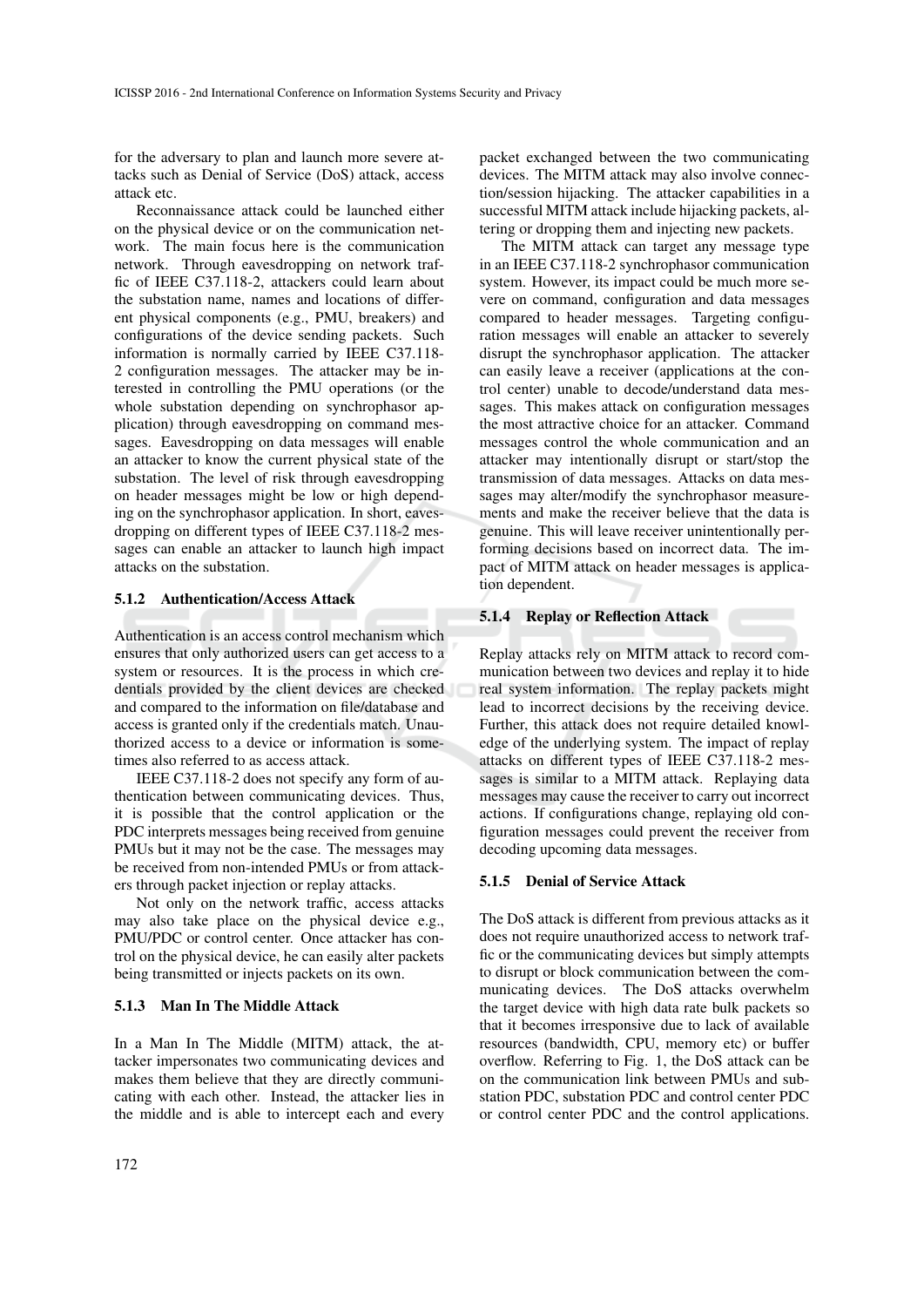

Figure 4: Generic GDOI-based communication scenario.

The most feasible choice for most of the attackers will be targeting communication link between substation PDC and control center PDC. This will lead to loss of substations visibility for the control center.

Normally, DoS attacks will prevent all types of IEEE C37.118-2 messages being processed by the receiver. However, if the DoS attack is weak, it may result in less number of messages being lost at the receiver. Depending on the type of message (that is lost), the impact of DoS attack could be different. Loss of configuration message will leave receiver unable to decode upcoming data messages. Loss of few data messages will make difficult for the receiver to take decisions due to not having enough information about the synchrophasor system dynamics. Loss of command message will prevent receiver from controlling data source. While the impact of DoS attack on header message is application dependent.

### 5.2 Enabling Security based on GDOI

To secure the IEEE C37.118-2 based communication system against attacks, its inherent vulnerabilities should be addressed. Further, a mechanism should be introduced that can make attacker activities visible to the user. To this aim, this paper suggests the use of GDOI to ensure secure communication of synchrophasors using IEEE C37.118-2. GDOI is a group key management protocol published by Cisco Systems & MIT (Weis et al., 2011). Since publication, GDOI is getting increasing popularity. It has already been adopted in IEC 61850-90-5, a real time communication system for the smart grid applications. GDOI ensures that the communication remains highly secure by constantly changing group Security Associations (SAs).

The generic GDOI-based communication scenario is depicted in Fig. 4. The GDOI group key management model consists of two types of devices: Group Controller/Key Server (GCKS) and Group Member (GM). GCKS is responsible to maintain group security policy and generation of keys. As shown in Fig. 4, the GDOI mechanism consists of three phases:

- **Phase 1:** The group members authenticate and register with the GCKS in order to get IPsec SAs which are necessary to secure communication between the group members. The registration phase is secured through encryption using Pairwise key. It is possible that GCKS manages more than one group and each group has different SAs. To request security policies and keys, group members need to provide group ID to GCKS. After the group ID is verified, GCKS sends group security policy to the group member. The group member checks if it can handle the policy and acknowledges to the GCKS in order to download the Key Encryption Key (KEK). The KEK is used to encrypt the message in which GCKS provides Traffic Encryption Key (TEK) to the group member.
- Phase 2: The group member uses TEK as an IPsec SA to encrypt messages it exchanges with other group members. In synchrophasor applications, TEK will be used to encrypt different types of IEEE C37.118-2 messages.
- Phase 3: Remember, GCKS assigns both KEK and TEK keys with certain validity period. The keys should be refreshed periodically and provided to group members before the expiry of previous keys to enable uninterrupted secure communication between group members. This keys update mechanism can be unicast to a single group member or multicast to all group members. Multicast update messages have no delivery acknowledgment and are transmitted multiple times to account for any packet loss.

The GDOI protocol is based on Internet Security Association and Key Management Protocol (ISAKMP) to protect the group members authentication and registration in Phase 1. All the group members and GCKS must have the same ISAKMP policy acquired via an out of band method. The ISAKMP policy should be strong enough as the whole GDOI mechanism security depends on it. Two new ISAKMP exchanges are defined in GDOI: GROUPKEY-PULL and GROUPKEY-PUSH. GROUPKEY-PULL exchange is used in Phase 1 as explained above. GROUPKEY-PULL exchange allows group members to request group policy and keying material (KEK, TEK) from GCKS. GROUPKEY-PUSH exchange is Phase 3 in which GCKS distributes the updated group policy and keying material to all authorized group members before the expiry of the previous keying material.

It is important that GCKS is explicitly a trusted entity by all group members. If no authentication is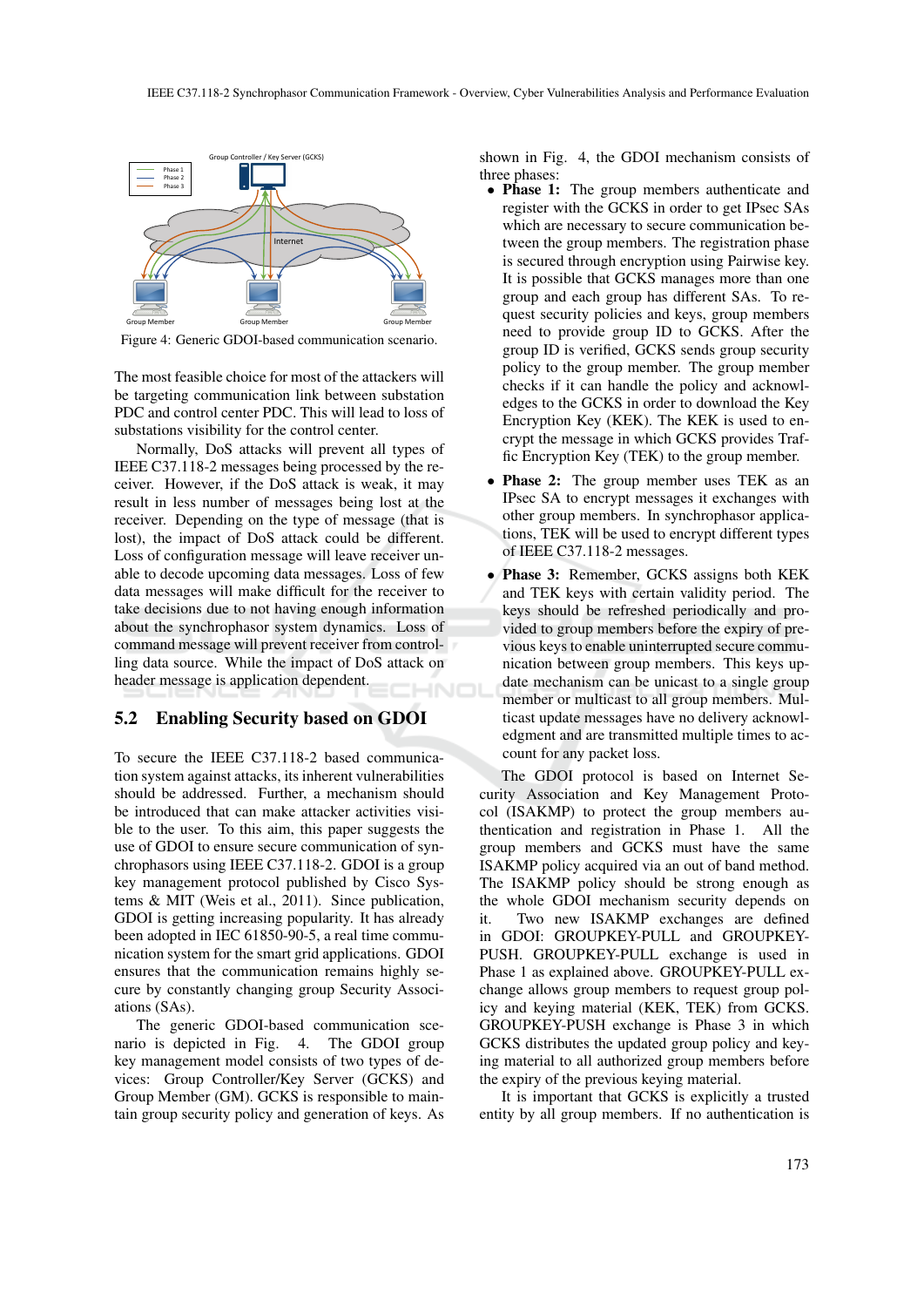performed, MITM attack between GCKS and group member could be possible for a rogue GDOI participant. It is also important that GCKS explicitly authenticates/authorizes each group member before sending them group policy and keying material. The GCKS should implement a method for authenticating members (e.g., by maintaining an up to date authorization list).

## 5.3 Benefits of GDOI based Security

All the different types of attacks described in Section 5.1 could be mitigated if the devices and IEEE C37.118-2 communication are appropriately secured. As explained before, the reconnaissance attack could either take place on the network devices or the communication network. The main focus here is only on the communication network. If IEEE C37.118-2 messages are encrypted, eavesdropping on network traffic would not benefit the attacker. Although IEEE C37.118-2 does not include authentication, still the authentication or access attacks could be prevented. It is due to the fact that unauthorized users could not acquire security policy and keying material from GCKS. Without having valid TEK, devices are not be able to communicate. Similarly to eavesdropping on network traffic, MITM attack could be easily prevented due to encrypted messages.

The replay attacks replay the recorded communication between two devices. These attacks could also be prevented due to periodic security policy and keying material refreshment mechanism used in GDOI. The replayed messages might be based on old keying material which is no longer valid. This obviously depends on the validity period of keys assigned by GCKS. A shorter key validity period could effectively prevent IEEE C37.118-2 based communication from replay attacks. The DoS attacks overwhelm the target device with high traffic. The impact of DoS attacks can be mitigated to a degree if the receiver simply discard messages without processing them. This is only possible if the receive knows that messages are received from unauthorized device. The GDOI mechanism prevents any unauthorized device being able to communication with authorized devices.

Thus, different types of attacks could be prevented as long as key distribution mechanism is not compromised. GDOI assumes that the network is insecure and could be exploited by attackers. However, it assumes that GCKS and group members are all trusted and secure. Any compromised group member may enable attacker to reveal group policy and keying material necessary to eavesdrop on network traffic. Therefore, group members must have proper security

174

in place preventing unauthorized access to them.

GDOI consists of three different phases as described in Section 5.2. From a security point of view, attackers will most probably look for vulnerabilities in Phase 1 ISAKMP authentication, GROUPKEY-PULL and GROUPKEY-PUSH exchanges of secret keying material. The effectiveness of these exchanges is briefly described in the following.

## 5.3.1 Phase 1 ISAKMP Authentication

The authentication in Phase 1 is achieved via preshared keys assuming secure GCKS and group members. Any connection hijacking or MITM attack will foil the authentication of one or more communicating peers during key establishment. An attacker may launch replay or reflection attack between GCKS and a group member and replays captured messages to a group member. The replay of previous key management messages could be detected as GDOI relies on hash based message authentication along with Phase 1 nonce mechanism. Further, GDOI provides prevention against DoS attacks by identifying spurious messages through a Phase 1 cookie mechanism prior to processing cryptographic hash.

### 5.3.2 GROUPKEY-PULL Exchange

GROUPKEY-PULL exchange is used by group members to request security policy and keying material from GCKS. It is assumed that GCKS and group members are secure and properly authenticated in Phase 1. The GROUPKEY-PULL exchange is protected against connection hijacking and MITM attacks as the authentication involves a secret known only to GCKS and group members when constructing HASH payload. Thus, the attacker could not alter a message that goes undetected by GCKS or group members. GCKS also keeps track of previously processed GROUPKEY-PULL messages (e.g., message HASH) and directly rejects messages previously processed in order to not overload the computational resources. This contributes to preventing against replay and DoS attacks.

#### 5.3.3 GROUPKEY-PUSH Exchange

GROUPKEY-PUSH exchange is used by GCKS to update group members about new security policy and keying material prior to the expiry of previous SAs. The message is encrypted by KEK which is only known to group members and distributed in previous GROUPKEY-PUSH exchange or GROUPKEY-PULL exchange. The KEK is only known to GCKS and group members (both are assumed secure) and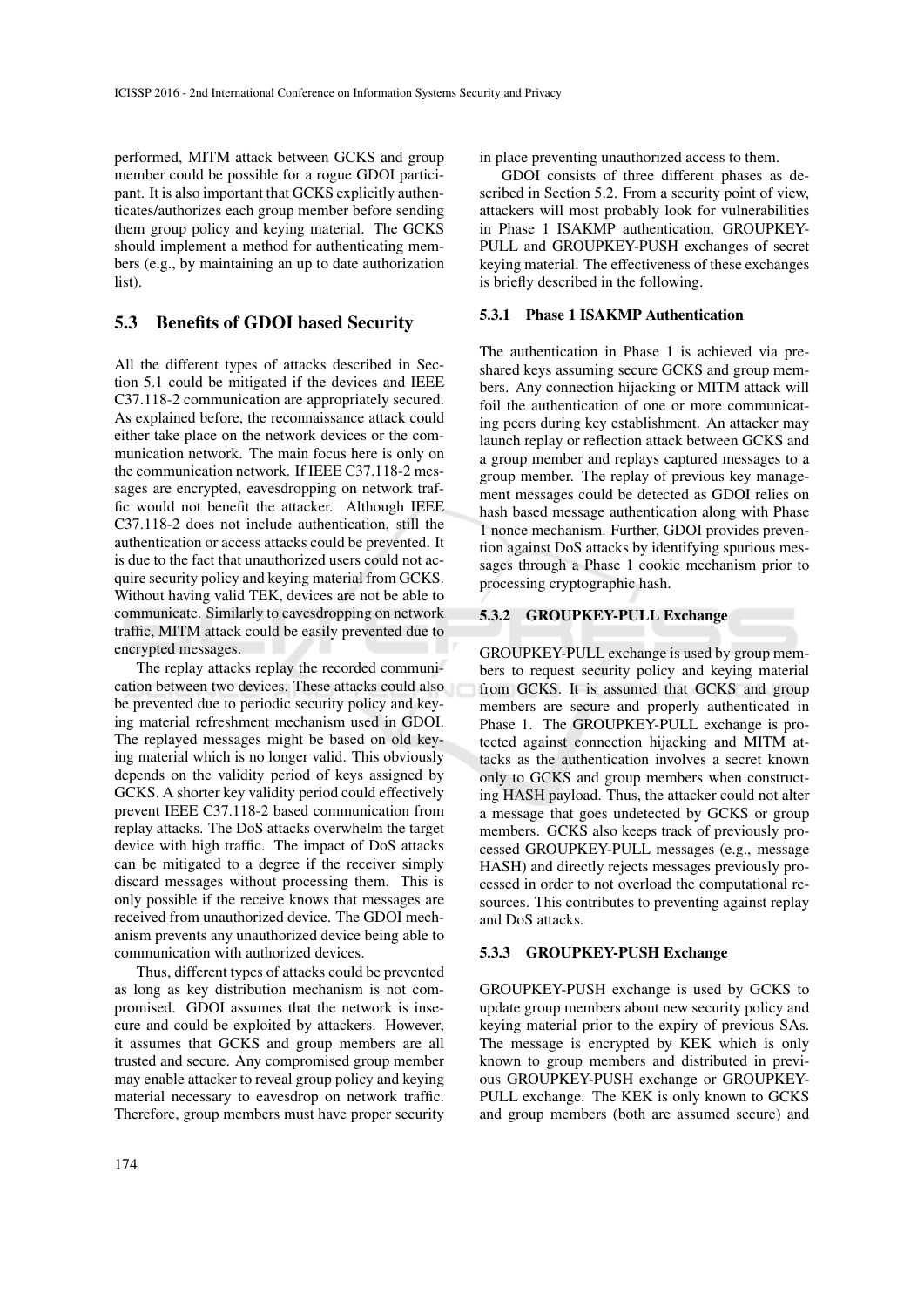this provides protection against connection hijacking and MITM attacks. The GROUPKEY-PUSH messages carry an increasing sequence number which provides protection against reflection/replay attacks. A group member will simply discard a GROUPKEY-PUSH message if it contains sequence number the same or lower than a previously received message. Further, cookies provide protection against DoS attacks for GROUPKEY-PUSH message.

## 6 PERFORMANCE EVALUATION

The implementation of the IEEE C37.118-2 library was carried out in Linux OS using Python programming language. A number of experiments were performed to analyze the requirements, effectiveness and limitations of IEEE C37.118-2 using different transport protocols. Currently, research focuses on the efficient design of PMUs/PDCs on compact hardware. To this aim, all the experimental results reported in this section were performed on a low power pocket PC i.e., Raspberry Pi v2 (CPU: ARMv6 700 MHz, Memory 512 MB, Power consumption: 3.6 W (idle) & 3.8 W (full load)).

It is worth noting that any synchrophasor application based on IEEE C37.118-2 will have its own resource requirements and performance metrics based on its size, complexity and capabilities. The reported results in this section are performance metrics only ascribable to IEEE C37.118-2 library in any developed application. For all the reported results, it is assumed that the PMU/PDC sends data messages each carrying 2 phasors, 2 analog values and 1 digital word, all expressed in integer format except frequency deviation (FREQ) and rate of change of frequency (DFREQ) in floating point format. The same settings are also reflected in Configuration (Config) messages.

## 6.1 Communication Overhead

The communication overhead is a significant performance metric for any protocol. It indirectly reflects the maximum size of data that can be included inside any packet. Further, it is also a factor affecting channel bandwidth requirements for transmission of messages. Normally, synchrophasor systems involve high data transmission rates. This in turn requires more channel bandwidth especially if the protocols communication overhead is high.

The overhead for IEEE C37.118-2 is reported in Table 1 considering different types of messages sent

Table 1: Size of real information and message formatting as percentage of overall communication overhead (including headers and protocol scemantics).

|                                     |                                        | Using UDP                           | <b>Using TCP</b>                        |                                        |  |
|-------------------------------------|----------------------------------------|-------------------------------------|-----------------------------------------|----------------------------------------|--|
|                                     | RealInfo                               | Formatting                          | RealInfo                                | Formatting                             |  |
| Data<br>Config<br>Command<br>Header | 26.83%<br>86.70%<br>$3.33\%$<br>21.62% | 21.95%<br>3.67%<br>26.67%<br>21.62% | 3.77%<br>40.30 $%$<br>$0.36\%$<br>2.78% | $3.08\%$<br>1.71%<br>$2.85\%$<br>2.78% |  |

over UDP or TCP. It can be observed that the communication overhead is significantly low for Data and Config messages; the two most frequently exchanged messages in IEEE C37.118-2 based communication systems. Compared to UDP, TCP has quite high communication overhead due to exchange of several additional packets during connection establishment and termination.

Fig. 5 depicts how the communication overhead is affecting with the increasing size of data messages. The size of real information inside the packet increases when a PDC aggregates data from multiple PMUs which in turn results in lower communication overhead. The number of PMUs data inside a PDC depends on its location. A local/substation PDC may aggregate data from 10 PMUs whereas regional control center or super PDC may carry data from up to 1000 PMUs (Grigsby, 2012). Fig. 5 illustrates that UDP is the most favorable choice to transmit small size packets. Choosing a low communication overhead option (i.e., UDP) could significantly reduce channel bandwidth requirement. However, UDP is a non-reliable protocol. The TCP could be a suitable choice for transmission of large size packets (when its overhead is not significantly high compared to UDP) to achieve reliability and other benefits offered by TCP in general.



Figure 5: Overhead analysis when PDC aggregates data from multiple PMUs.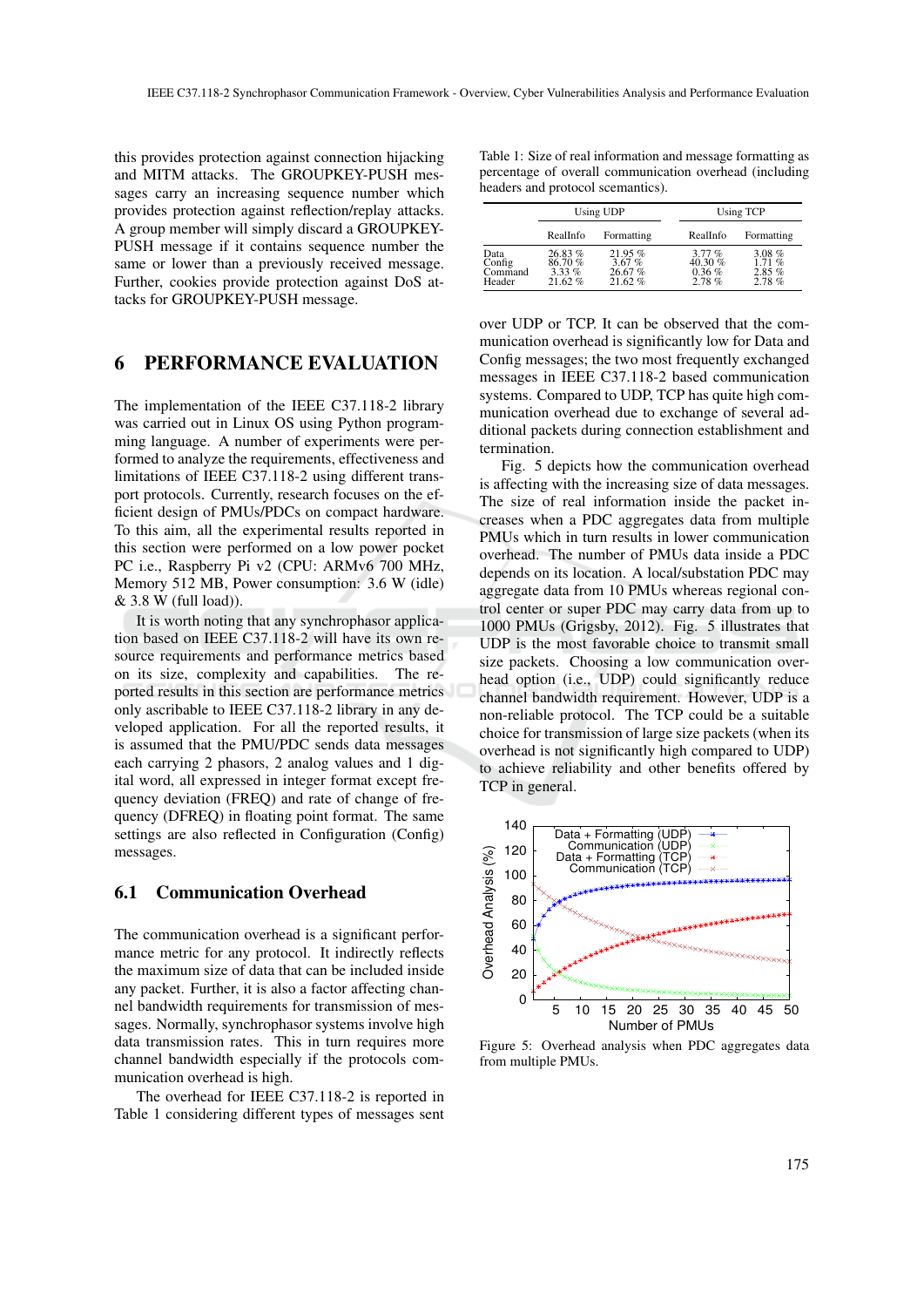## 6.2 Impact of Latencies

Latency is the critical factor that can impair the performance of real-time applications in three ways: (i) application latency which is ascribable to encoding and decoding of different types of messages, (ii) network latency which is time taken by packets to traverse the network, and (iii) transport latency which is time taken by transport protocol e.g., TCP to acknowledge or retransmit data. Network and transport latencies are linked with available bandwidth (low latencies are observed on high bandwidth channels and vice versa) whereas application latency depends on the processing power of a given device. Table 2 presents the sum of all three latencies for different types of IEEE C37.118-2 messages averaged over 100 transmissions. To avoid clock synchronization issues between sender and receiver, latency measurements were calculated from two-way time measurements. The observed latencies are comparatively low for UDP than TCP but the difference is not too significant. It is due to the fact that most of the latency is ascribable to encoding and decoding of messages on a low power device i.e., Raspberry Pi. Based on the values reported in Table 2, there should be ideally no packet loss if messages are transmitted at appropriate rate (roughly 90 and 97 data messages per second for TCP and UDP, respectively). Practically, high data rates can be easily supported (especially for UDP) using parallel processing and large size socket buffer.

It can be observed in Table 2 that latencies are different for different types of messages. This is due to different message size, format and structure. The latencies are expected to increase with increase in message size and complexity. Which will in turn affect the maximum possible data transmission rate. Fig. 6 divides latencies into two parts: (i) time required to encode the message and send it to receiver device, and (ii) time required to receive a message, analyze/decode it and extract data. It is apparent from Fig. 6 that encoding latencies are quite low compared to decoding latencies. It is due to the fact that PDC simply aggregates data from multiple PMUs during the encoding process whereas control application in decoding process performs deep inspection of received packet to separate data of each PMU and analyze each and every bit according to Config. message. This obviously depends on the processing power of the devices performing PDC and control application functionalities (Raspberry Pi in this case).

Compared to UDP, TCP provides several benefits such as flow and error control, reliability and guaranteed delivery of data. However, TCP is normally not suggested for high rate real-time transmission of mes-



Figure 6: Transmission & encoding/decoding latencies when PDC aggregates data from multiple PMUs.

sages. To analyze the suitability of TCP for real-time transmissions, Fig. 7 reports packet loss with increasing data rate. For each data rate, 10,000 packets were transmitted and number of lost packets were counted. It can be observed in Fig. 7 that the packet loss increases rapidly with increase in the data transmission rate. This is due to the fact that each lost packet causes an interval of packets loss. If TCP waits for the recovery of lost packets, data transmission rate will be affected leaving worst effects on the performance of real-time applications as well as throughput. Another limitation of TCP is its incapability to support multicast instead of establishing 1-1 connection which also increases the network bandwidth requirements.



Figure 7: Packet loss with increase in data transmission rate using TCP as transport protocol.

### 6.3 Resource Requirements

This section analyzes the resource requirements in terms of CPU and bandwidth. For applications to perform well, the minimum required processing power and bandwidth should be available. Fig. 8 presents the minimum required resources with increase in data transmission rate. It can be observed in Fig. 8(a)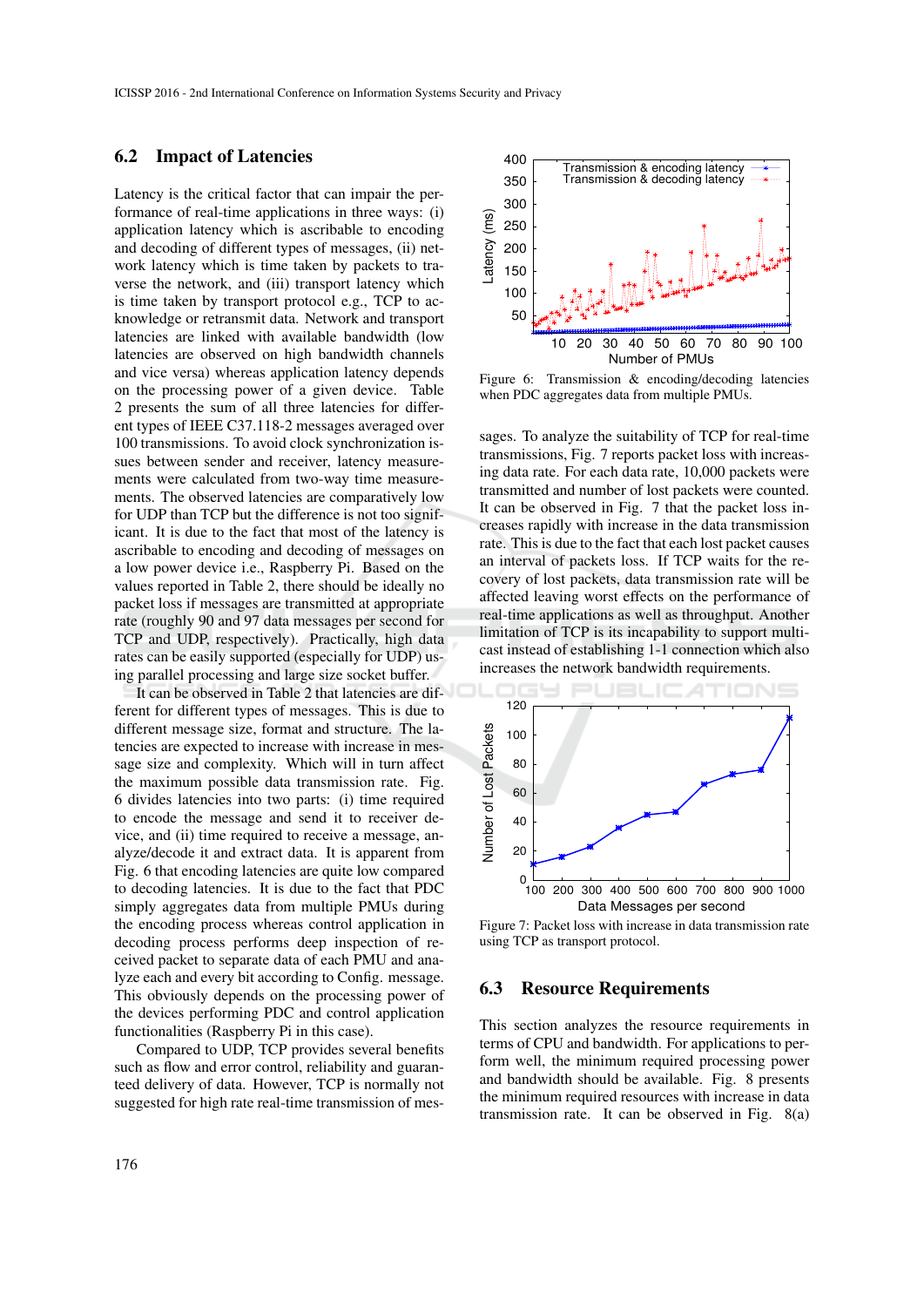|                                     | Using UDP                                 |                                                 |                                                                                     |                                                                  |                                                      | Using TCP                                                                 |                                                               |                                                          |  |
|-------------------------------------|-------------------------------------------|-------------------------------------------------|-------------------------------------------------------------------------------------|------------------------------------------------------------------|------------------------------------------------------|---------------------------------------------------------------------------|---------------------------------------------------------------|----------------------------------------------------------|--|
|                                     | Min                                       | Average                                         | Max                                                                                 | Std. Dev.                                                        | Min                                                  | Average                                                                   | Max                                                           | Std. Dev.                                                |  |
| Data<br>Config<br>Command<br>Header | $4.83$ ms<br>7 ms<br>$4.07$ ms<br>4.17 ms | $10.28$ ms<br>$8.74$ ms<br>5.89 ms<br>$6.28$ ms | $19.71 \text{ ms}$<br>$17.26 \text{ ms}$<br>$9.75 \text{ ms}$<br>$13.83 \text{ ms}$ | $1.96$ ms<br>$1.42$ ms<br>$1.39 \text{ ms}$<br>$1.54 \text{ ms}$ | $9.62 \text{ ms}$<br>7.82 ms<br>$4.79$ ms<br>5.98 ms | $11.07 \text{ ms}$<br>$9.57$ ms<br>$6.44 \text{ ms}$<br>$7.03 \text{ ms}$ | $15.03 \text{ ms}$<br>13.57 ms<br>$11 \text{ ms}$<br>11.89 ms | $1.13 \text{ ms}$<br>$1.19$ ms<br>$1.21$ ms<br>$1.34$ ms |  |

Table 2: Latencies for different types of messages.

that CPU usage of the application increases with increase in data transmission rate. Fig. 8(a) depicts results obtained on Raspberry Pi and will be different for other types of devices depending on the available CPU power. The device processing power also affects the message encoding/decoding latencies as reported in Section 6.3.

The bandwidth requirement is the most critical factor for any communication protocol. High data rate on low bandwidth links can cause traffic congestion which will in turn result in packet loss. In computing, bandwidth is the bit rate or maximum throughput that can be supported by a given communication medium. It can be observed in Fig. 8(b) and Fig. 8(c) that bandwidth requirement increases linearly with increase in data transmission rate. Further, the bandwidth requirement depends on the message size. Large size messages (e.g, including more phasors) have significant high bandwidth requirement especially at high data transmission rates. Further, the bandwidth requirement also has strong connection with the communication overhead. TCP communication overhead is higher than UDP resulting in 3-4 times increase in bandwidth requirement at a given data rate. With TCP, IEEE C37.118-2 based communication requires roughly 500 kbps at 100 data messages per second transmission rate which is lower than the maximum bandwidth of most Internet access technologies except the dialup (dialup/modem: 56 kbps, ADSL lite: 1.5 Mbps, ADSL1: 8 Mbps, ADSL2+: 24 Mbps, wireless 802.11b: 11 Mbps, wireless 802.11g: 54 Mbps, wireless 802.11n: 600 Mbps, Gigabit Ethernet: 1 Gbps, etc). Some Internet access technologies may not provide enough bandwidth for high synchrophasor data transmission rates (especially for PDC that aggregates data from multiple PMUs).

### 6.4 Remarks

Based on the latencies, observed packet loss and bandwidth requirement, TCP is an ideal choice only for low data rate reliable transmissions. Its performance gets worse under high data rates and low available channel bandwidth. On the other hand, UDP has low bandwidth requirements, has low communication overhead and does not cause incremental latency in case of packet loss. This makes it suitable for high data rate and real-time transmissions. However, it is unreliable and does not guarantee the delivery of data. Due to pros and cons of each transport protocol, the mixed approach will be ideal choice for IEEE C37.118-2 based communication system. The mixed approach will use reliable TCP for infrequent messages (Config, Command, Header) and non-reliable UDP for frequent Data messages. The benefits of mixed approach include reliable transmission of critical information (e.g., Config message is very important for receiver to understand how to decode received Data messages, Command messages which control whole communication between two peers, etc) and minimum latency and low packet loss for real-time streaming (Data messages). Another advantage of mixed approach is its suitability for both client-server as well as multicast mode of transmission.

## 7 CONCLUSIONS

Synchrophasors have become an integral part of the modern power system and their applications are continuously evolving. Many synchrophasor applications involve transmission of messages over the Internet. IEEE C37.118-2 is the well tested and most widely used communication standard for transmission of synchrophasors data. This paper presented an overview of IEEE C37.118-2 standard highlighting its main features and capabilities. IEEE C37.118-2 standard does not have any embedded security mechanism which makes it highly vulnerable to cyber attacks. This paper analyzed how different types of cyber attacks can exploit vulnerabilities and impact the operations of any synchrophasor application based on IEEE C37.118-2.

To overcome IEEE C37.118-2 vulnerabilities, this paper recommended a GDOI based security mechanism and addressed its effectiveness. GDOI provides enhanced security and protection against manin-the-middle, connection hijacking, replay, reflection and denial-of-service attacks. Finally, the paper presented detailed performance evaluation of IEEE C37.118-2 and analyzed network overhead, resource requirements (e.g., bandwidth, CPU), communication